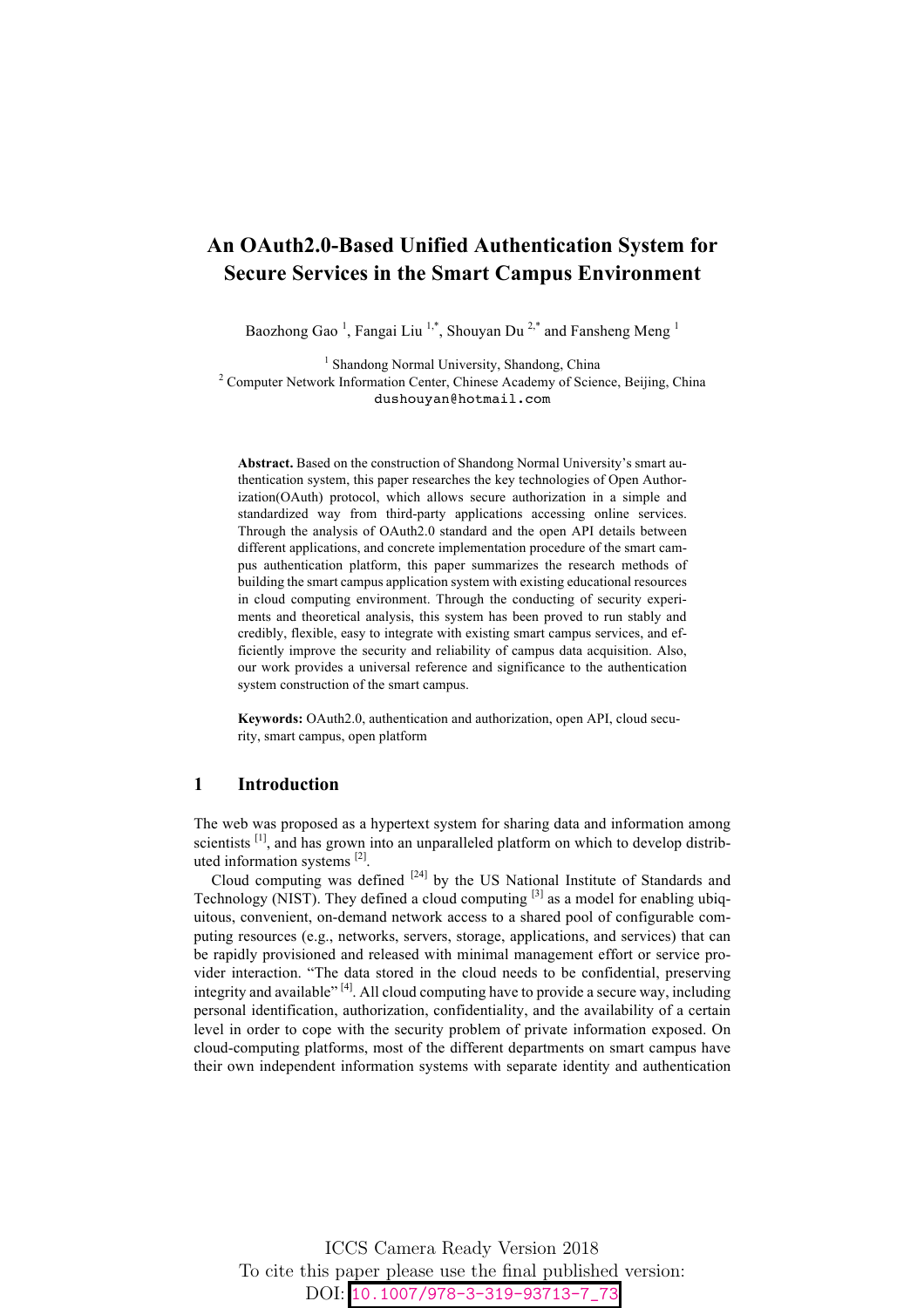<sup>[9]</sup>. This has created a security issue with the uniformity of information between the different systems [5].

Google is investing in authentication using two-step verification via one-time passwords and public-key-based technology to achieve stronger user and device identification. One disadvantage of this opt in protection is that attackers who have gained access to Google accounts can enable the service with their own mobile number to impede the user restoring their account <sup>[6]</sup>. From this requirement, the Open Authorization protocol (OAuth) "was introduced as a secure and efficient method of authenticating access to cloud data APIs for authorizing third-party applications without disclosing the user's access credentials" [9].

Based on the current situation at Shandong Normal University, we use OAuth2.0 protocol to design and implement the smart campus authentication system. With this system, users do not have to provide third-party authentication credentials, in the case of using a third-party proxy to log on to a target server. Authorization allows a thirdparty to obtain the specified information, with a simple, convenient, safe and reliable authentication process. The release of data can be controlled, and there are also many other advantages with the system. Under the support of the unified authentication, all the third-party platforms accessed by the smart campus application are shore an interconnected entity. This further improves the security and reliability of the campus data acquisition. In addition, this promotes better campus information construction, which better serves the school affairs, which includes improvement of the life of teachers and students.

## **2 Related Works**

#### **2.1 OAuth2.0 Protocol**

OAuth is an open license agreement, which provides a secure and reliable framework for third party applications to access HTTP services with certain authority and limitations <sup>[10]</sup>. It seeks to resolve the shortcomings of propriety authentication protocols by creating a universal and interoperable authorization mechanism between services [7]. Our smart campus system opens OAuth2.0 interface to all teachers and students of Shandong Normal University. The big advantage of using OAuth for connecting devices is that the process is well understood, and numerous libraries and API platforms provide support for API providers and client developers alike <sup>[11]</sup>. OAuth adds an additional role: the Authentication Service (AS), which is invoked by the SP to verify the identity of a user in order to grant access token  $[13]$ . OpenID Connect is an authentication protocol that is based on OAuth and adds an identity layer for applications that need it  $[12]$ . There are three main modes of participation entities in OAuth2.0:

RO (Resource Owner): The entity that grants access control to protected resources, which is equivalent to the user defined in OAuth1.0.

RS (Resource Server): The server that stores data resources of users and provides access to the protected resources requested.

• AS (Authorization Server): The service that verifies the identity of the resource owner and obtains the authorization, and issues the Access Token.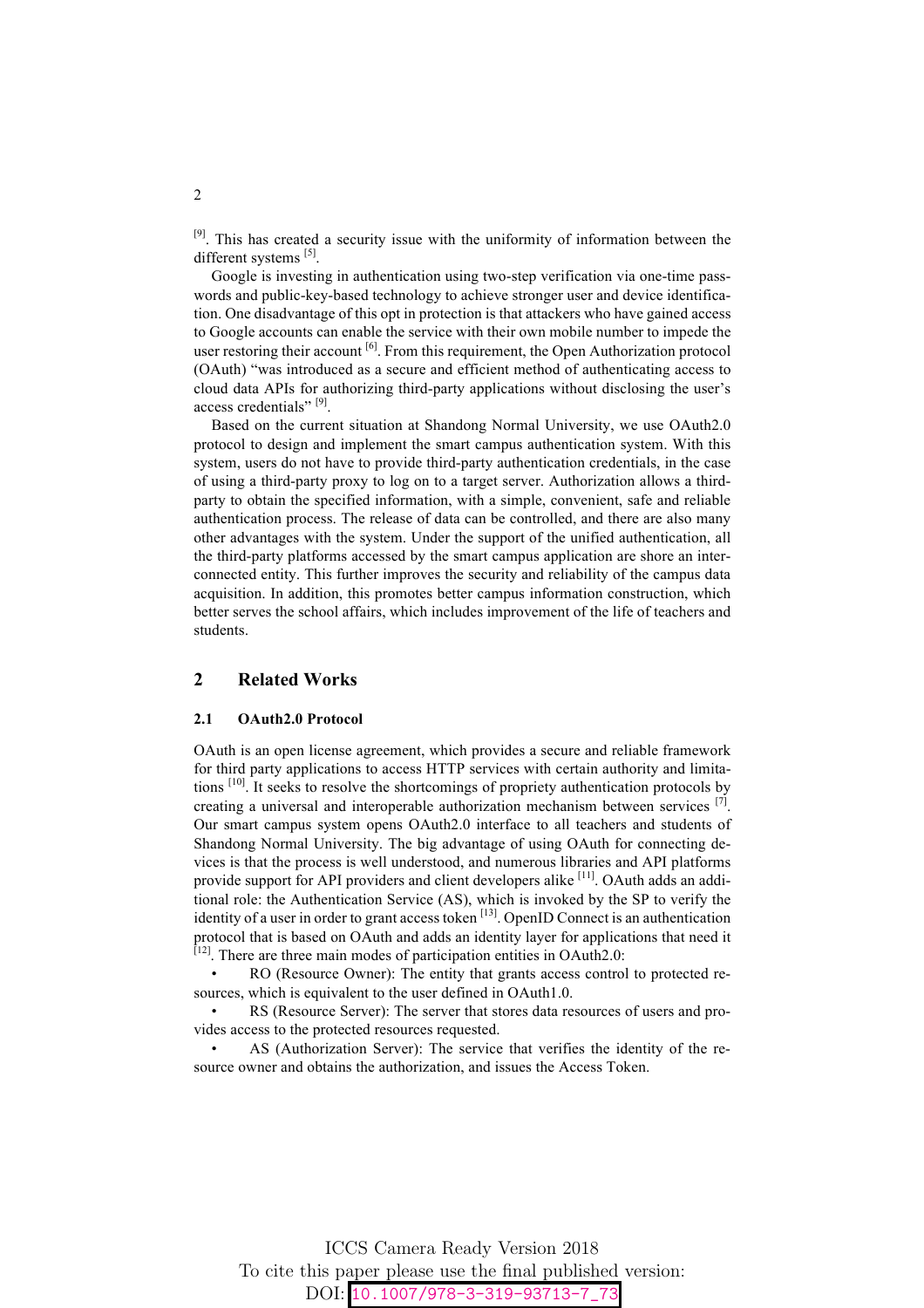UA (User-Agent): It's suitable for all non-server-side client, like Chrome, Firefox, and Safari web browsers.

AT (Access Token): A piece of data the authorization server created that lets the client request access from the resource server  $[8]$ .

• AC (Authorization Code): A piece of data that the authorization server can check, used during the transaction's request stage  $[8]$ .

The standard authorization process of OAuth2.0 protocol with specified API is generally divided into six steps:

1) User authorization: The client sends an authorization request includes the type, Client Id, and Redirect URL to RO, which begins the user authorization process.

2) Return authorization code: RO agrees to the authorization, and returns an AC to UA.

3) Request access token: After the user completes the authorization, the client uses AC and Redirection URL to request AT from AS.

4) Return access token: AS authenticates client, and validates AC. If the client user's private certificate and access permissions are verified and qualified, the client will gain access to the AT from AS.

5) Request protected resources: The client requests for the protected resources to RS through an AT.

6) Acquire user's information: After the RS verify the validity of the AT, in response to this resource request, the client can obtain the permission to acquire protected resource using the specified information interface.

### **2.2 Open API Access Control with Oauth**

An API is whatever the designer of the software module has specified it to be in the published API document, without any judgment regarding what functionality the API offers vis-à-vis the functionality it ought to offer  $[14]$ . The information owned by online services is made available to third-party applications in the form of public Application Programming Interfaces (APIs), typically using HTTP [15] as communication protocol and relying on the RE presentational State Transfer (REST) architectural style  $^{[12]}$ . Our smart campus authentication system API works as following:

1) Prerequisite description

1. Our smart campus application system has opened the use of the Open API permissions. From the interface list of the API, it's known that some interfaces are completely open, and some interfaces need to submit applications in advance to gain access.

2. The resources to be accessed are accessible by the user's authorization. While the site calls the Open API to read and write information about an OpenID (user), the user must have already authorized the OpenID on smart campus application system.

3. Access Token has been successfully obtained, and is within the validity period.

2) Call the Open API

Web sites need to send requests to a specific Open API interface to access or modify user data. When all Open API are invoked, in addition to the private parameters of each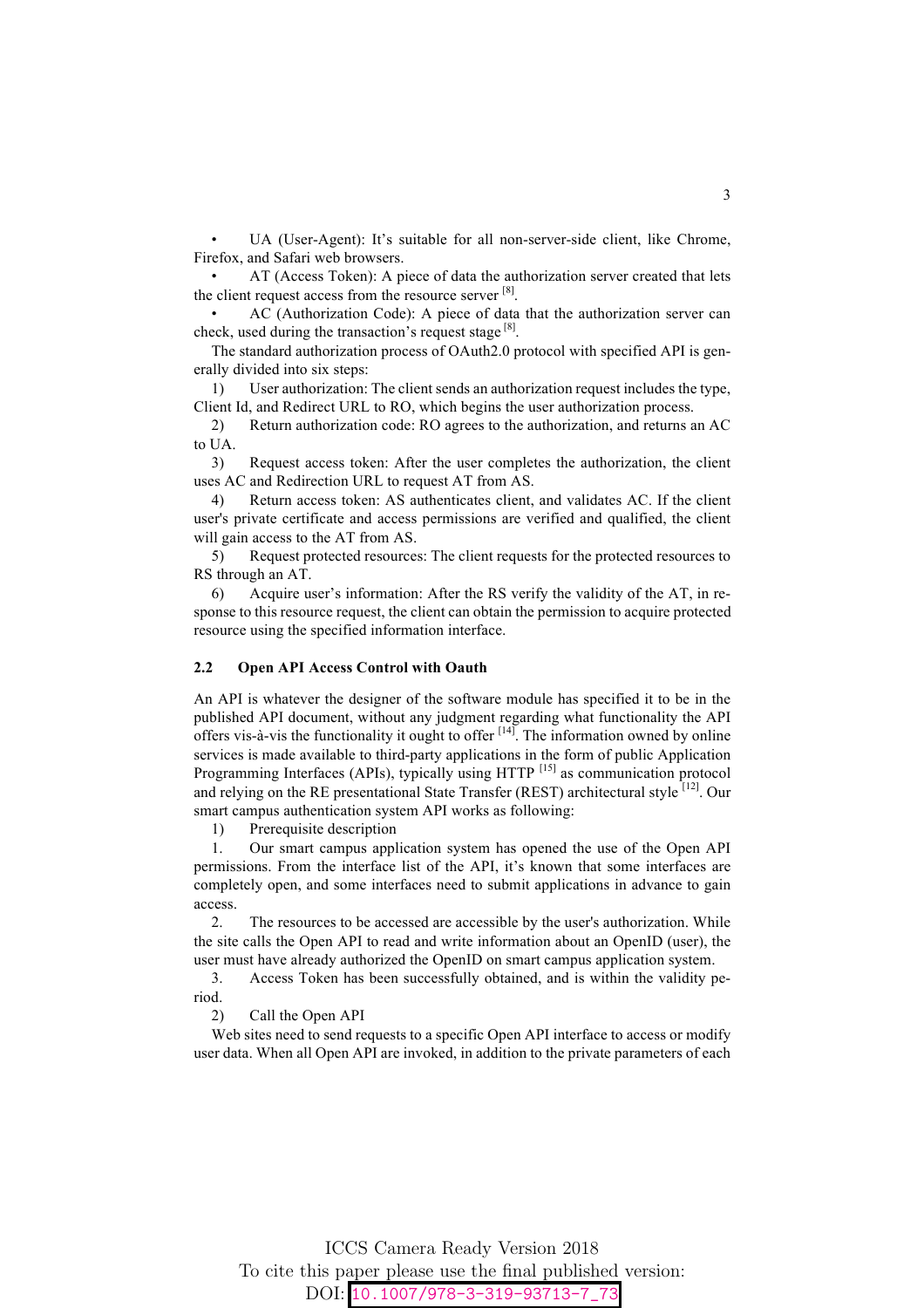interface, all Open API need to pass generic parameters based on the OAuth2.0 protocol as following shown in Table 1<sup>[25]</sup>:

| Parameters         | Description                                                                                          |
|--------------------|------------------------------------------------------------------------------------------------------|
| access token       | Access Token can be obtained by using Authorization Code and<br>has a validity period of 3 months    |
| oauth consumer key | The AppID which assigned to the app after the third-party applica-<br>tion is successfully signed in |
| openid             | The user ID, corresponding with Smart SDNU account                                                   |

**Table 1.** OAuth 2.0 generic parameters

We take the library borrowing information acquisition interface as an example, the interface authority is read personal library, and it aims to return the number of borrowed items and the collection of borrowed information of currently logged-in user's library in the specified period.

Request: GET http://i.sdnu.edu.cn/oauth/rest/library/getborrowlist Request parameters are as shown in Table 2:

|  | Table 2. /library/getborrowlist request parameters |  |
|--|----------------------------------------------------|--|
|--|----------------------------------------------------|--|

| Field | Required | Type   | Description                                |
|-------|----------|--------|--------------------------------------------|
| start | false    | string | Start date (formal as yyyy-MM-dd HH:mm:ss) |
| end   | false    | string | End date (formal as above)                 |
| count | false    | int32  | Return number (1-50, default as 10)        |
| index | false    | int32  | Return page numbers (default as 1)         |
|       |          |        |                                            |

After successful return, we can get the user borrowing data shown as following:

```
\left[ \right] {
      "identityNumber":"2013001001",
      "bookName":"Title",
      "borrowDate":"2014-01-01T08:00:00",
      "mustReturnDate":"2014-01-31T08:00:00",
      "isRenew":false
   },
  \{ If there are any other books, the same as above.
    }
]
```
In our OAuth2.0-based smart campus authentication system, we can also get needed information through personal basic information interface, personal campus card information interface, personal library information interface, lost and found information interface, school public information interface, school news information interface, and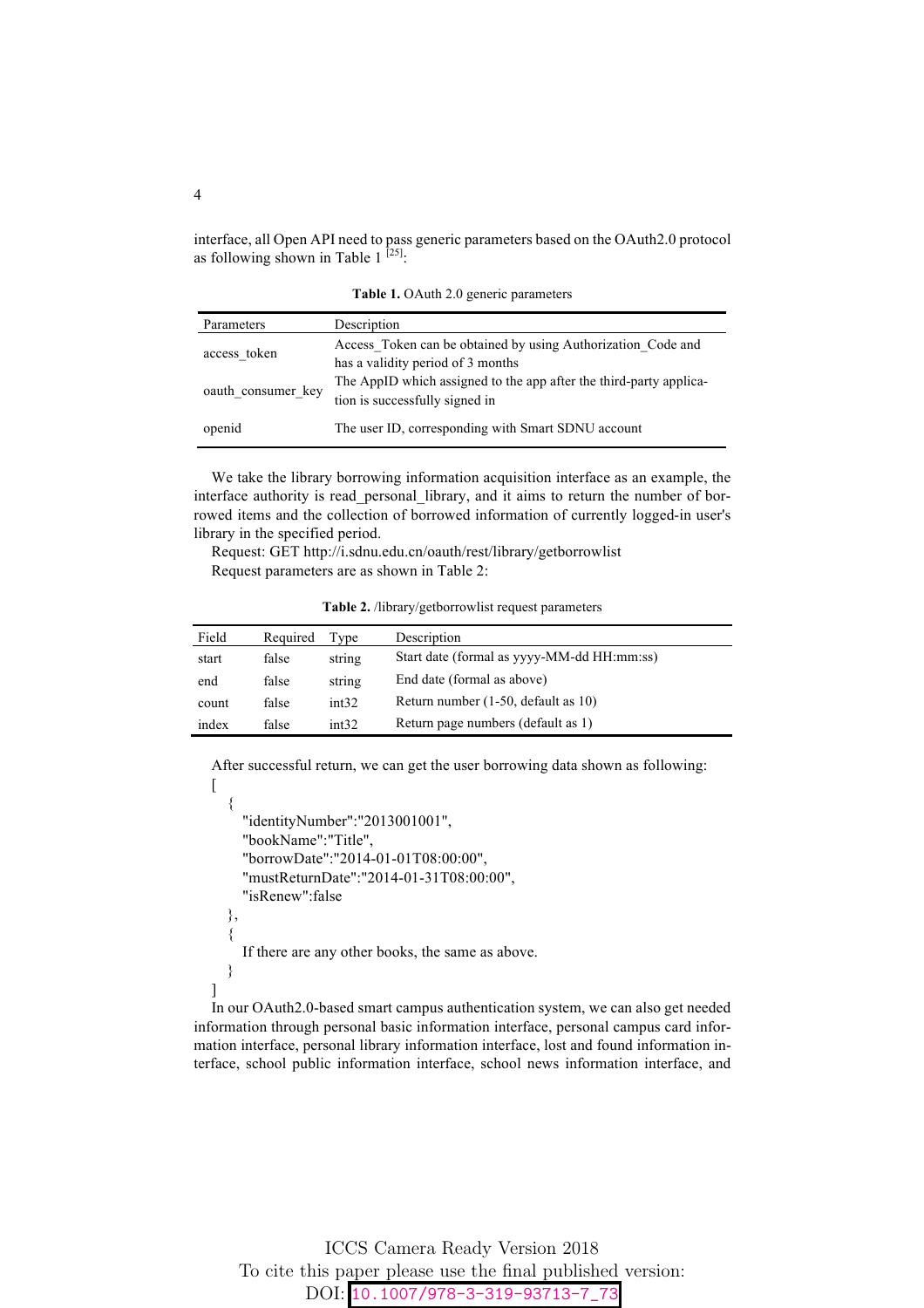weather information interface. Through three years' analysis chart of interface access times, we know that the three most frequently accessed interfaces are the library, card and user personal information API. During the period 2014-2016, the card and the user's personal information API vary more stable, however, the number of library API visits in 2015 increased significantly compared with 2014, and then stabilized, indicating that the construction of the new library of our school effectively improve the learning enthusiasm of teachers and students in our school, which provides a remarkable promotion significance to the study style construction of our school.

## **3 OAuth2.0-based Smart Campus Authorization System**

#### **3.1 Overall Structure**

In order to comply with the security and privacy requirements, based on OAuth2.0 protocol, we use APIs to put together highly distributed applications with many interconnected dependencies  $\left[16\right]$ , and propose the smart campus open authentication system, which adopts the hierarchical architecture design concept. Cloud-based services, the social Web, and rapidly expanding mobile platforms will depend on identity management to provide a seamless user experience [17]. Moreover, the proposed architecture aims at minimizing the effort required by service developers to secure their services by providing a standard, configurable, and highly interoperable authorization framework  $\begin{bmatrix} 13 \end{bmatrix}$ 

The overall architecture of the system including three following layers:

• Infrastructure layer: The main work of Infrastructure Layer is to collect and process various information timely and accurately through RFID identification, infrared sensors, video capture, GPS and other technologies and equipment on the campus information collection and dynamic monitoring, and send the information collected from the hardware device to Data Layer in security.

• Application service layer: Application Service Layer's main work is to effectively integrate and management of various information, and achieve unified management of information. Based on the existing management systems, such as financial management system, student management system, staff management system, scientific research management system, equipment management system, logistics management system, through the use of cloud computing and cloud storage technologies to provide a unified management platform, which facilitates third-party applications development, the application service architecture is shown in Figure 1.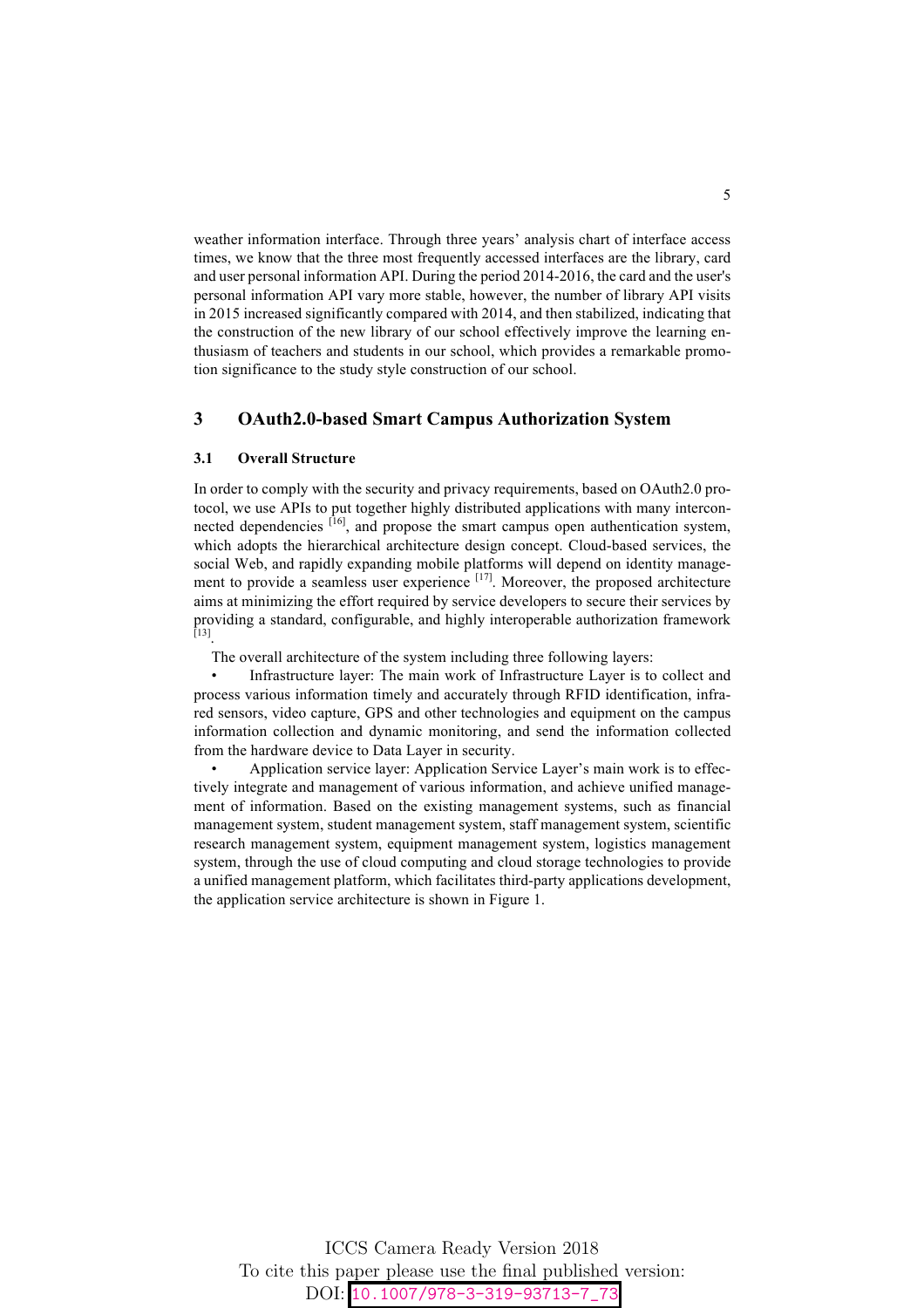

**Fig. 1.** Smart campus application service architecture diagram

• Information provision layer: The main work of information provision layer is to provide teachers and students with specific and effective service platform. In this platform, in accordance with the unified data specification standards, through the identity of the open platform of the school, teachers and students' information, users can use the shared platform of teaching resources and research resources to form an interconnected shared entity.

### **3.2 System Workflow**

1) Third-party application access to temporary token process:

a) Attach the request information to the request packet: Attach the client credentials, the subsequent callback address, and the requested control information (including the value of the replay prevention single value and the timestamp of the request) to the request packet in accordance with authentication system requirements.

b) Request parameter signature: The HTTP request mode, HTTP protocol request packet URI, the specified request key value pairs arranged as the base string, then,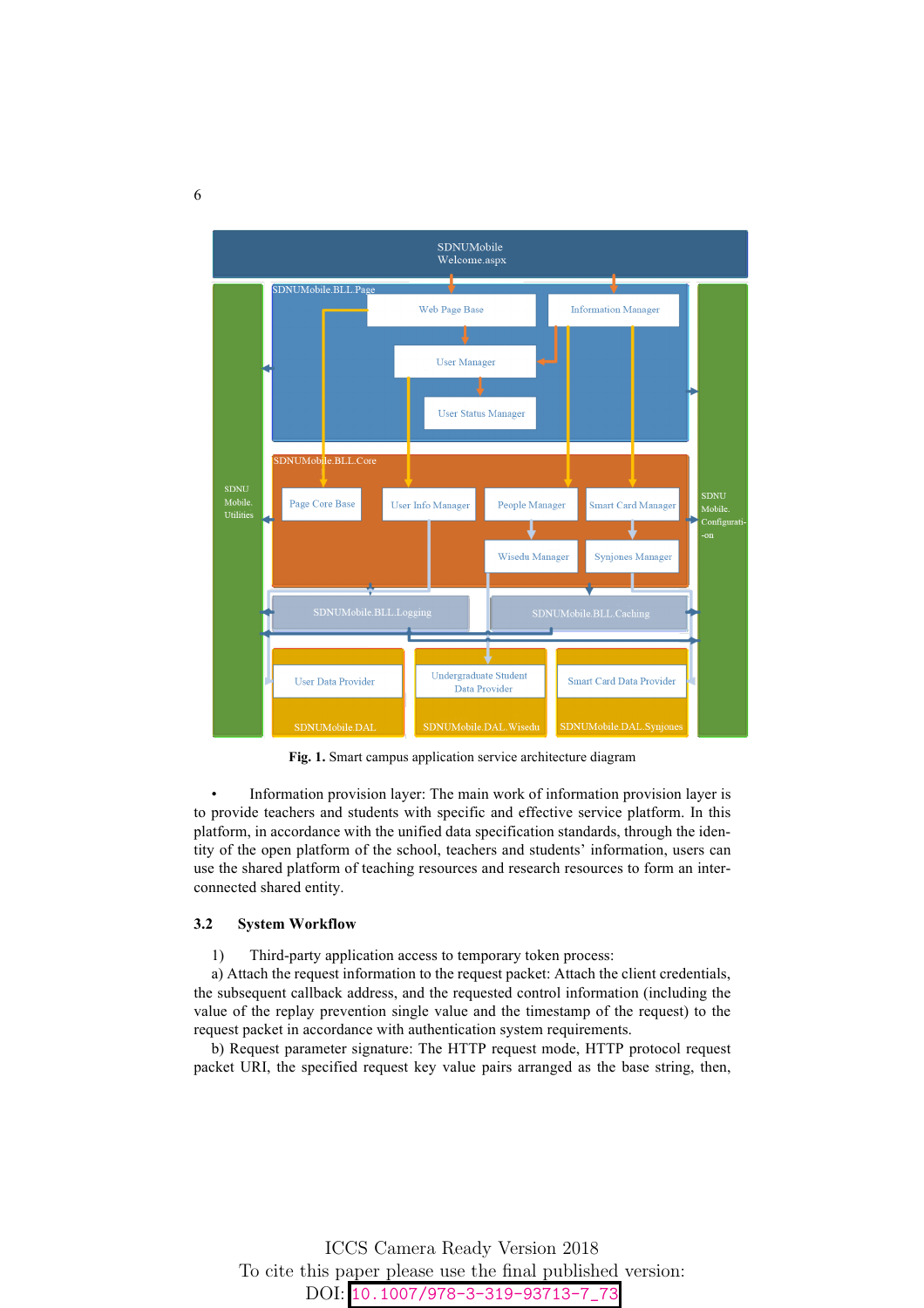through the HMAC-SHA1 or RSA-SHA1 algorithm to generate messages digest (signature), and the key that participates in the signature algorithm is the key that corresponds to the client credentials.

c) Encapsulation: Add the signature to the HTTP request header, and finally encapsulate it as a legitimate request packet to obtain temporary token.

d) Verify the legitimacy of the request: The third-party application sends to the OAuth2.0-based authentication system a request packet for temporary token through the client credentials. The first step of the authorization procedure is to check the validity of request packet when it receives the request, and then compare with the signature in the request body. If they are exactly the same, the request is identified as legitimate and credible. Hence, the system generates temporary token and the corresponding key, and returns to third-party application, the user login interface as shown in Figure 2.

| Password |  |
|----------|--|

**Fig. 2.** User login interface

2) Third-party user authorization application process:

a) Temporary token authentication page: Third-party application encapsulates the request packet contains callback address through temporary token, and guide the user to authorize authentication. Meanwhile, the page will jump to authentication information page with temporary token, as shown in Figure 3, in which the user credentials of the authentication system can be avoided for public to third-party applications.

b) The user agrees or denies authorization: If the user licenses, authentication system will activate the temporary token to access token, and jumps to the callback address that has previously passed to the authentication system. Then, the third-party application exchanges the temporary token for access token by triggering the callback event in the address. The corresponding temporary token is cleared if the user rejects the authorization. Therefore, the third-party application will be noticed that user is denied authorization, and the authentication system will not issue the access token.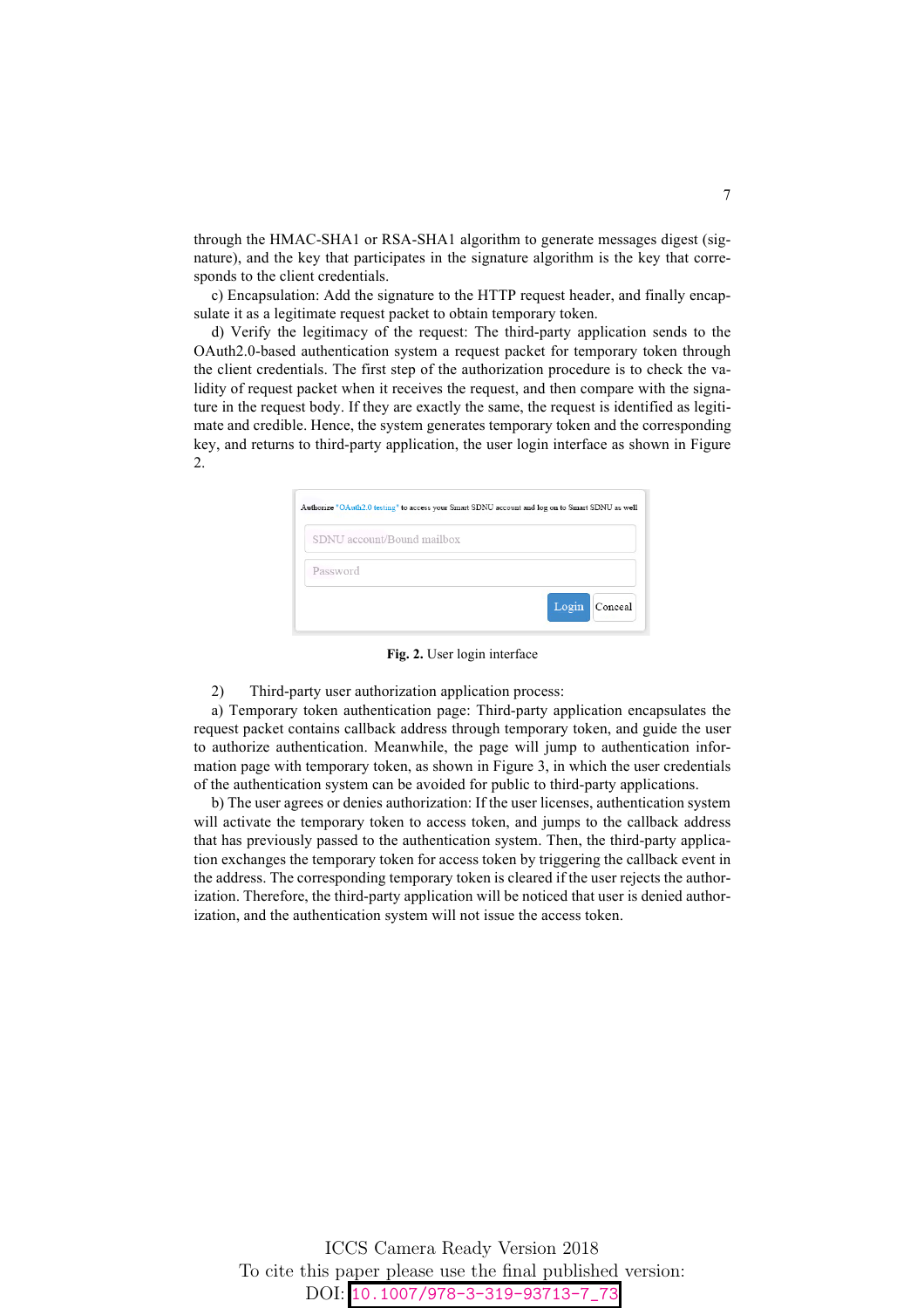

**Fig. 3.** User authorization interface

3) User information acquisition process:

a) Third-party application request: After the third-party application obtains the access token and the corresponding keys, make a request with request signature which ensures that the request is credible. In order to get the user's protected information, the keys that participate in the signature algorithm must contain not only the keys that match the client's credentials, but also the keys that match the token's credentials.

b) Server authentication: While server accepts the request for user information, it's need to verify a series of verification process as whether the request packet is legitimate, whether the requested web interface exists, whether the third-party applications have the right to call the interface, and whether the called web interface parameters are legal. After all those process passed, it can implement the business process within the server to obtain the corresponding protected resources. Among them, the protected resources are listed in the user license authority of the project.

## **4 System Security Testing**

In order to demonstrate the effectiveness and performance of the proposed authorization system, we have conducted security experimental tests as design and injection security aspects. The operation flow is the following:

### **4.1 Security Testing of Design**

1) CSRF attack security testing:

Take the card data acquisition interface as an example. It obtains data normally through the website, and load JSON data from js. Then, visit http//i.sdnu.edu.cn/card/get/info interface, and check the cookie login status as well as return JSON data.

After completed the preparing work, we begin commence a CSRF attack. Try to access the web page as http//i.sdnu.edu.cn/card/get/info under the same cookie condition. If the background check request header does not contain option of X-Requested-With, it will return an error as following to prevent data leakage caused by the attack.

Error: {"status": "error", "result": "Invalid\_Referer"}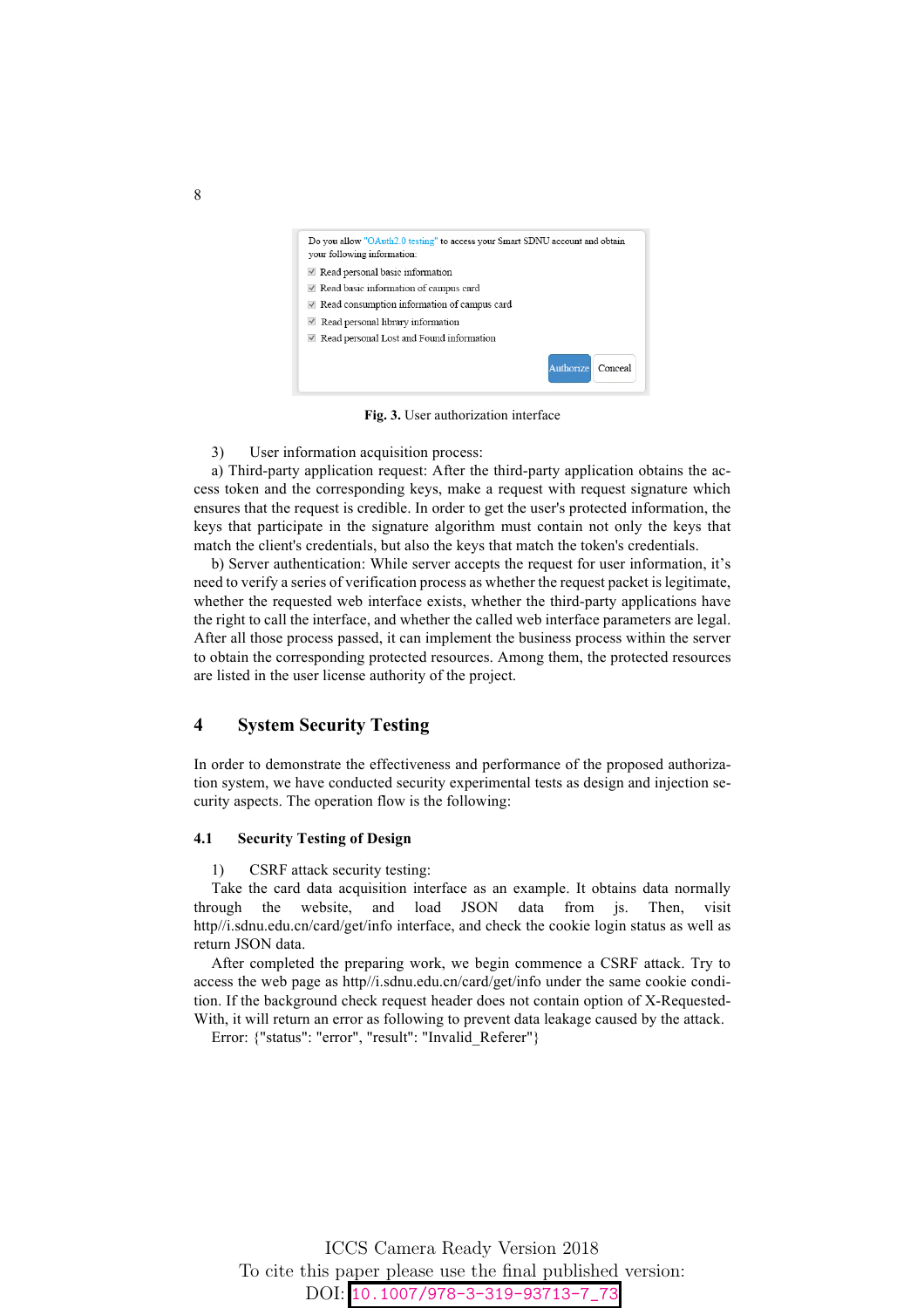If there is an attack from third-party sites, cause the site has been prevented from cross-border attacks, it can't obtain the data as well, and will return an error as: No 'Access-Control-Allow-Origin' header is present on the requested resource.

2) XSS attack security testing:

We process this test under the condition that there is a request tries to get data from a third-party site.

Request:>\$.getJSON("http://i.sdnu.edu.cn/card/get/info?0.3132845529366785");

Response: XMLHttpRequest cannot load http://i.sdnu.edu.cn/card/get/info? Link?ur1=f6LtFstZ1zpQAAbp9HC4eZtRcoFq-

07mpvRYEnDQ0VcSWIm5I9qnd6HM1hhiv7Xmh2008Nd6vExMW9krveVWL:10.3 1324845529366785.

No 'Access-Control-Allow-Origin' header is present on the requested resource. Therefore, origin website 'http://baike.baidu.com' is not allowed to access.

It proves that the web site prevents cross-domain requests, thus, XSS attacks are unable to obtain needed data, which helps reducing the risk of user data leakage.

## **4.2 Security Testing of Injection**

1) Scope parameters injection testing:

We process this test under the condition that there is a process attempts to inject Scope parameters when requesting user authorization.

Request:https://i.sdnu.edu.cn/oauth/authorize\_code?re-

sponse\_type=code&scope='or1=1'&cli-

ent\_id=00000000000000000000000000000000&oauth\_version=2.0

Response: Client no permission.

The reason is that when scope in the background checking the call, there is a middle layer of the cache makes it not directly connected to the database. The injected string is simply regarded as a string rather than SQL statement processing, and the injection process is failed.

2) Camouflage the client testing

1. User login select authorization

The attacker knows the client ID and tries to fake the client to defraud the user authorization in order to get needed data, and go on the process of user login and user authorization, the needed parameters are as shown in Table 3.

| Parameters    | Description                                           |
|---------------|-------------------------------------------------------|
| response type | Designated as "code" in the first step                |
| client id     | The certificate ID issued by the server to the client |
| redirect uri  | The redirection URI needed to return Authorize Code   |
| scope         | Scope of authority for this certification application |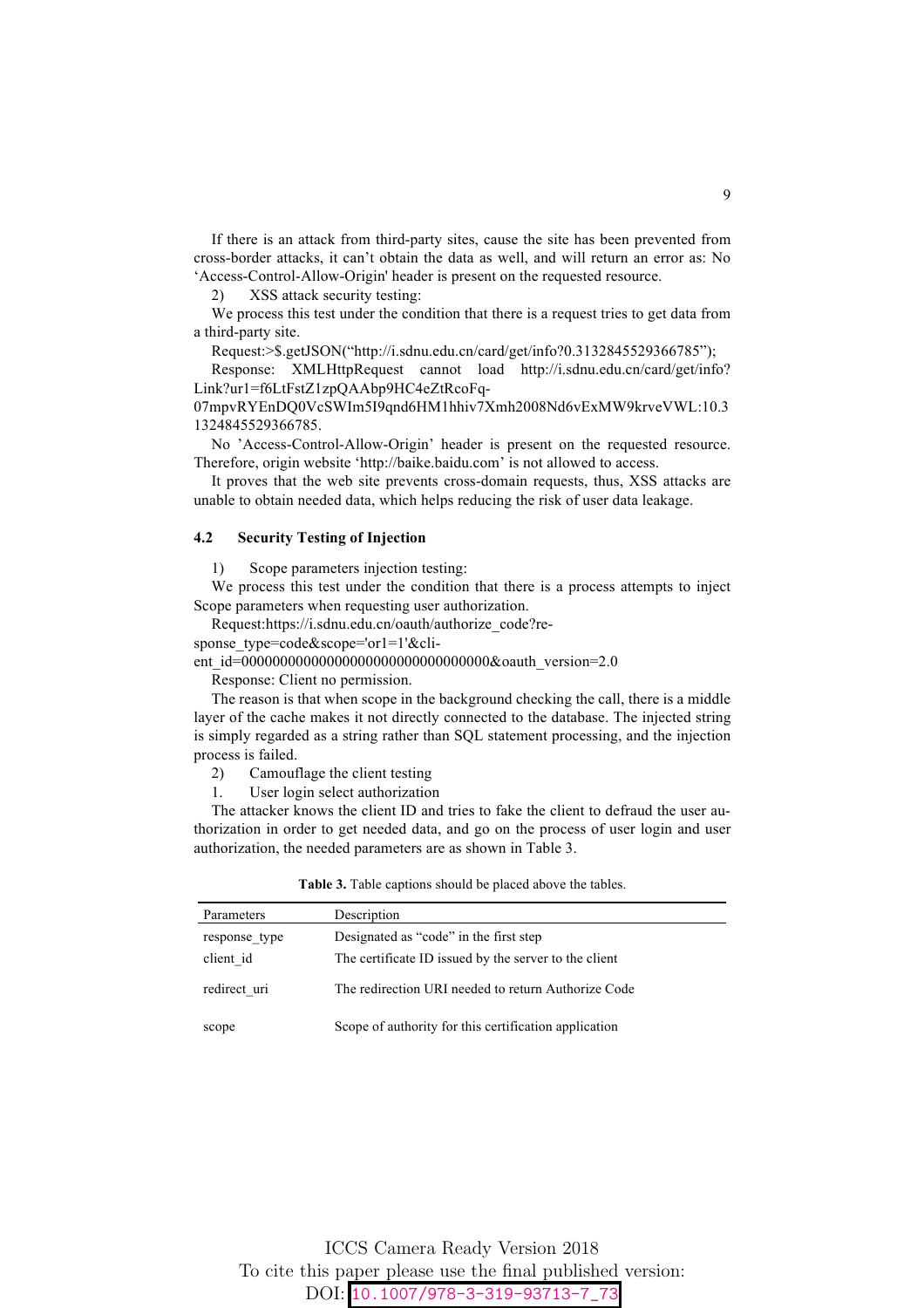Request:https://i.sdnu.edu.cn/oauth/authorize\_code?response\_type=code&scope=B asicAuth,None&client\_id=00000000000000000000000000000000000&oauth\_version=2.  $\theta$ 

2. Return authorize code

Use the default callback address: https://i.sdnu.edu.cn/oauth/?authorize\_code=YoC RIJWg932Y1NioNeO2uleyHtVN4Ps5

3. Use the authorize code to exchange for access token

The attacker doesn't know the Client Secret while in the process of using the authorization code in exchange for Token. Needed parameters are as shown in Table 4.

| Table 4. Authorization parameters |
|-----------------------------------|
|-----------------------------------|

| Parameters     | Description                                          |
|----------------|------------------------------------------------------|
| grant type     | Designated as "authorization code" in this step      |
| authorize code | The authorization code obtained in the previous step |
| client id      | The client ID                                        |

Request:https://i.sdnu.edu.cn/oauth2/access\_token?grant\_type=authorization\_code&authorize\_code=YoCRIJWg932Y1NioNeO2uleyHtVN4Ps5&client\_id=00000000000000000000000000000000

Response: Client no permission.

It proves that the third-party application should ensure that the process of accessing to Access Token should be carried out in the server, which will not be crawled to Secret. So that by implementing this system we can provide more security of data and also provide efficient user authentication [18].

## **5 Performance Analysis**

After a period of the OAuth2.0-based system security on-line testing, we find that the Token within the validity period is stored in the cache database as expected. From the process of user Authentication to obtain Token, it's certified that the whole operation follows OAuth2.0 protocol, as well as the https protocol ensures the security of communication process, on the whole, the smart campus unified authentication system is running stable. In this paper, we mainly enhanced the smart campus authentication system performance include following four aspects.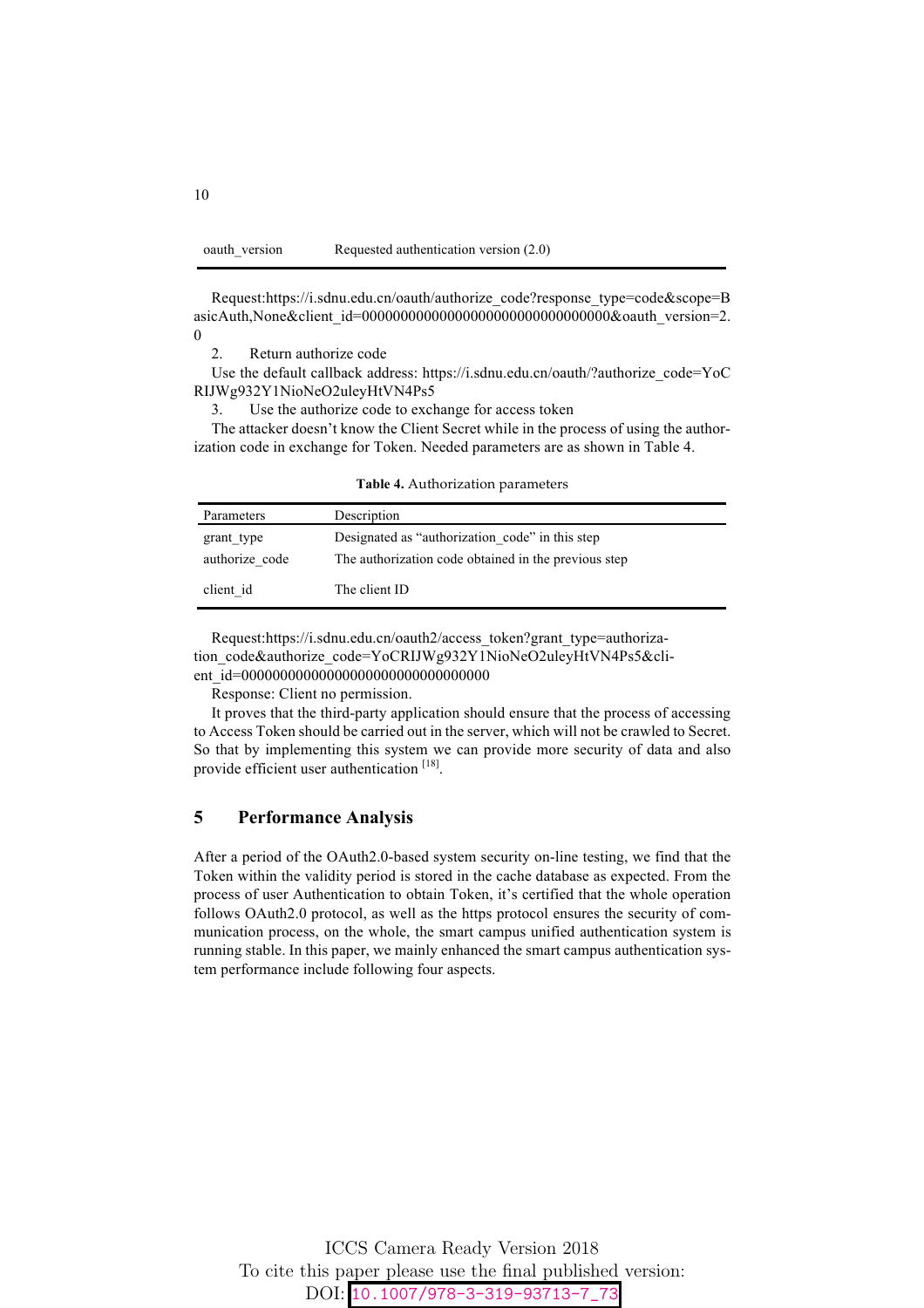#### **5.1 Basic user data management**

The main characteristics of user authentication are collected through a unified data specification standard. This forms a basic database including teacher information, student information, school information, and class information, which helps to achieve the independent management and verification of users between different applications. The database is used for both customization and authentication  $[19]$ . Then, the third-party application access providers can obtain relevant information through the cross-platform, and compatible interface with permission  $[20]$ . It facilitates in solving problems of user data synchronization, and updating between application systems.

## **5.2 Security issues**

OAuth2.0 is a protocol with authorization function to control and manage access to web services <sup>[21]</sup>. In the process of user authentication, in OAuth2.0 protocol, the user does not have to disclose user name, password, and other information to a third-party platform. Authorized HTTP communication uses digital signatures, and access tokens to replace user information. This helps to avoid leakage of sensitive user information. In user center, the user information is transmitted to the application system through the message bus with unified account management and operation no longer without an individual's explicit consent  $[22]$ . In addition, OAuth2.0 can be combined with PKI (public key infrastructure) to enrich the authentication function. It solves the problem of identity authentication, authorization problems, and user resource security under the open architecture of a cloud environment.

### **5.3 Cross-platform resource sharing**

The resource sharing platform stores only the address information of the resource and the resource token. It does not store the resource itself. The OAuth protocol has been designed to handle computation and storage overhead while providing a standard and simple authorization mechanism for resource access by third-party applications  $[13]$ . Through the security API support protocol, access can be facilitated with other applications. This is convenient in providing relevant data for their own applications, and will enhance the usability of the smart campus system. In this aspect, it solves the problem of resource-dispersants and duplicated storage.

#### **5.4 Application management**

Through the combination of OAuth2.0 protocol and the authority control system, this system can easily access classification of applications. The administrator can allow or deny application access according to the actual situation  $[23]$ . If the application only needs simple resources, such as a user's basic information, it can be completed by the application developer self-application, and administrators post-audit. If the requested information contains sensitive resources, the developer needs to submit the main functions of the application, and the scenes that need these user resources. This will increase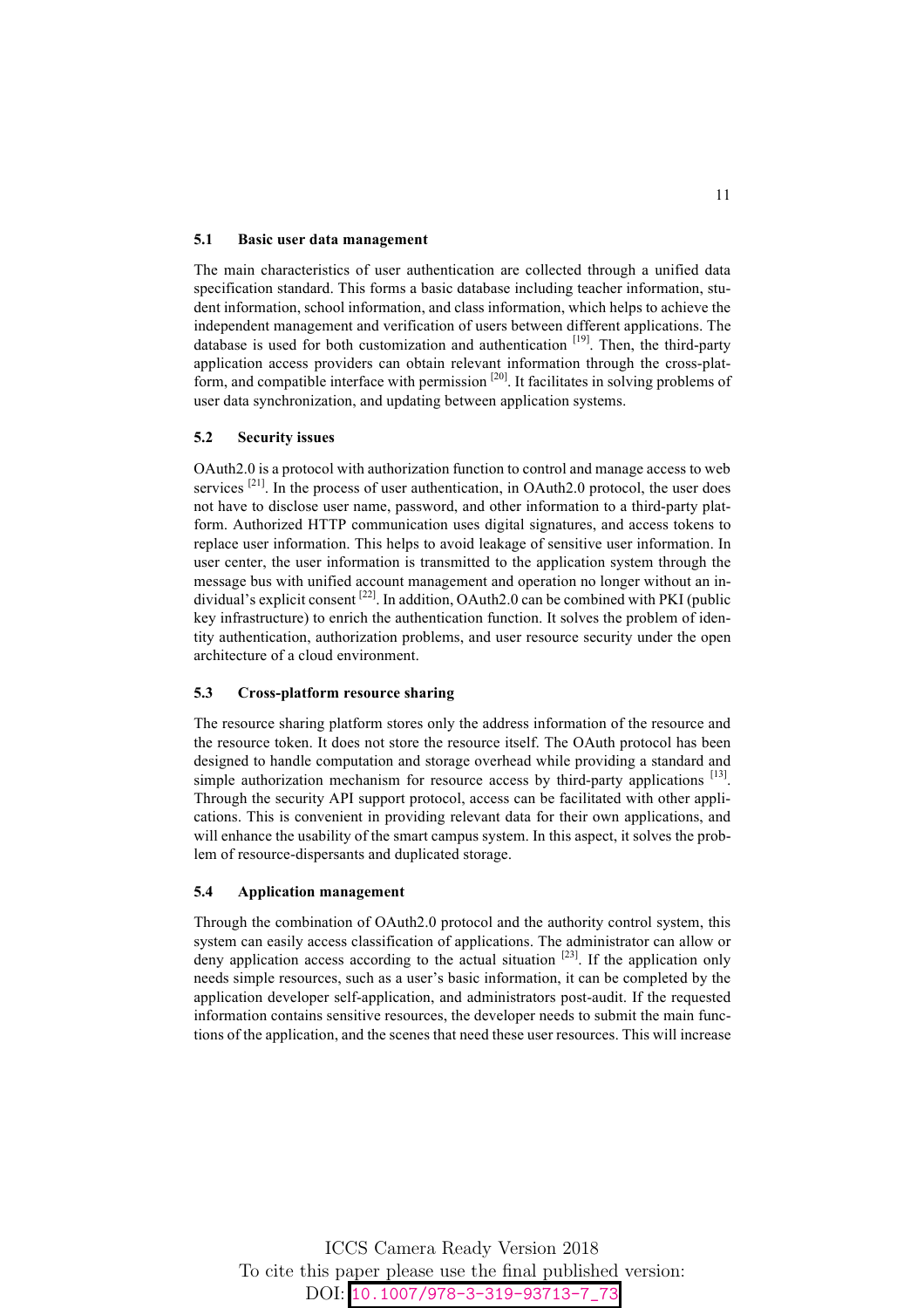the application access flexibility, and solve the problem of system management cost in the process of user authentication of the smart campus system.

## **6 Conclusion**

This paper, based on an actual situation at Shandong Normal University, proposes a smart campus unified authentication system using OAuth2.0 protocol to achieve thirdparty applications access and authorization. This allows users who use third-party campus applications, no longer need to provide authentication information. OAuth2.0 is the authentication method of choice by our smart campus to protect users' APIs and federate identification across domains  $[24]$ . So, it is possible for users to have safely access to the smart campus system based on cloud environment. This saves the system development costs and development cycle, which will help in successfully accessing the smart campus application system security; in addition to unified management of user information  $[20]$ . Through the testing process, it was indicated that a secure OAuth2.0 environment can be built when implemented correctly. It can also achieve the purpose of the initial design and campus information construction. As a result, this paper has a universal reference and significance to the authentication and authorization system construction of the smart campus.

## **7 Acknowledgment**

This research is financially supported by the National Natural Science Foundation of China (90612003, 61602282, No.61572301), the Natural Science Foundation of Shandong province ((No. ZR2013FM008, No. ZR2016FP07), the Open Research Fund from Shandong provincial Key Laboratory of Computer Network, Grant No.: SDKLCN-2016-01, the Postdoctoral Science Foundation of China (2016M602181), and Science and technology development projects of Shandong province (2011GGH20123).

#### **References**

- 1. Berners-Lee, T. J. The world-wide web. Computer Networks and ISDN Systems, 25(4), 454- 459(1992).
- 2. Kopecky, J., Fremantle, P., Boakes, R. & Dr. A History and Future of Web APIs. Information Technology, 56(3), 90-97(2014).
- 3. Mell, P. & Grance, T. The nist definition of cloud computing. Communications of the Acm, 53(6), 50(2010).
- 4. Aldossary, S. & Allen, W. Data Security, Privacy, Availability and Integrity in Cloud Computing: Issues and Current Solutions. IJACSA, 7(4), 485-498(2016).
- 5. Hyeonseung, K., Chunsik & P. Cloud computing and personal authentication service. J. Korea Inst. Inf. Secur. Cryptol, 20(2), 11–19(2010).
- 6. Grosse, E. & Upadhyay, M. Authentication at Scale. IEEE Security Privacy, Jan/Feb, 15- 22(2013).
- 7. Ferry, E., Raw, J. O. & Curran, K. Security Evalution of the OAuth 2.0 Framework. Information and Computer Security, 23(1), 73-101(2015).

12